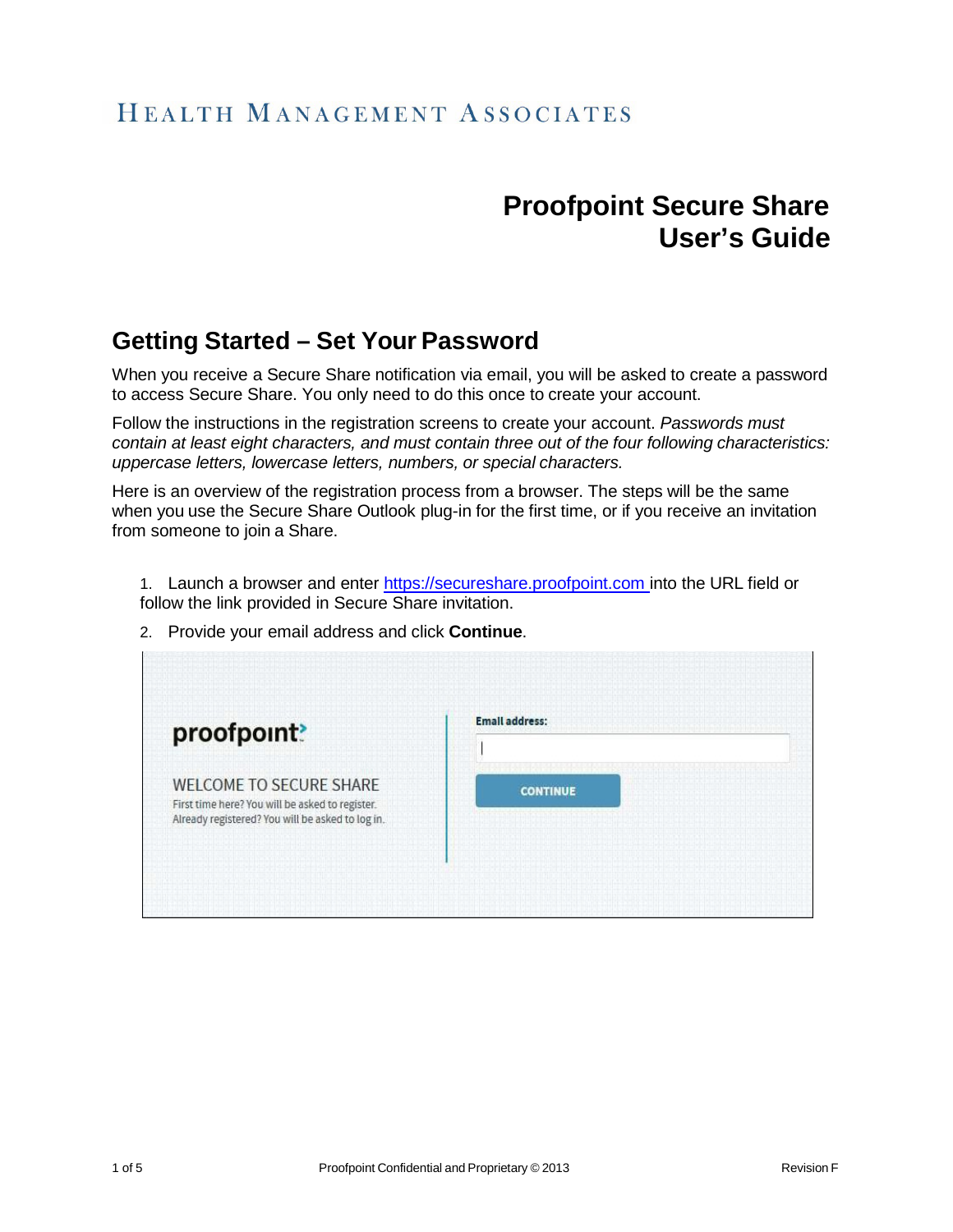3. Fill in the registration and Captcha fields. Select the Terms of Service check box.

| proofpoint?                                                                                                                                                                                        | <b>Email address:</b><br>.com                   |  |
|----------------------------------------------------------------------------------------------------------------------------------------------------------------------------------------------------|-------------------------------------------------|--|
| <b>REGISTER</b>                                                                                                                                                                                    | First Name:                                     |  |
| Passwords must contain at least eight characters,<br>and must contain three out of the four following<br>characteristics: uppercase letters, lowercase<br>letters, numbers, or special characters. | Last Name:                                      |  |
|                                                                                                                                                                                                    | Password:                                       |  |
|                                                                                                                                                                                                    | Re-enter Password:                              |  |
|                                                                                                                                                                                                    | Enter the words, below:                         |  |
|                                                                                                                                                                                                    | 434<br>securing-<br>$\frac{1}{\sigma}$<br>azodi |  |
| $\mathbb{S}$                                                                                                                                                                                       | Type the two words<br>Privacy & Terms           |  |
|                                                                                                                                                                                                    | I agree to the Terms of Service                 |  |
|                                                                                                                                                                                                    | <b>FOLDASTER</b>                                |  |

4. After you click **Register**, look in your inbox for an email to complete your registration.

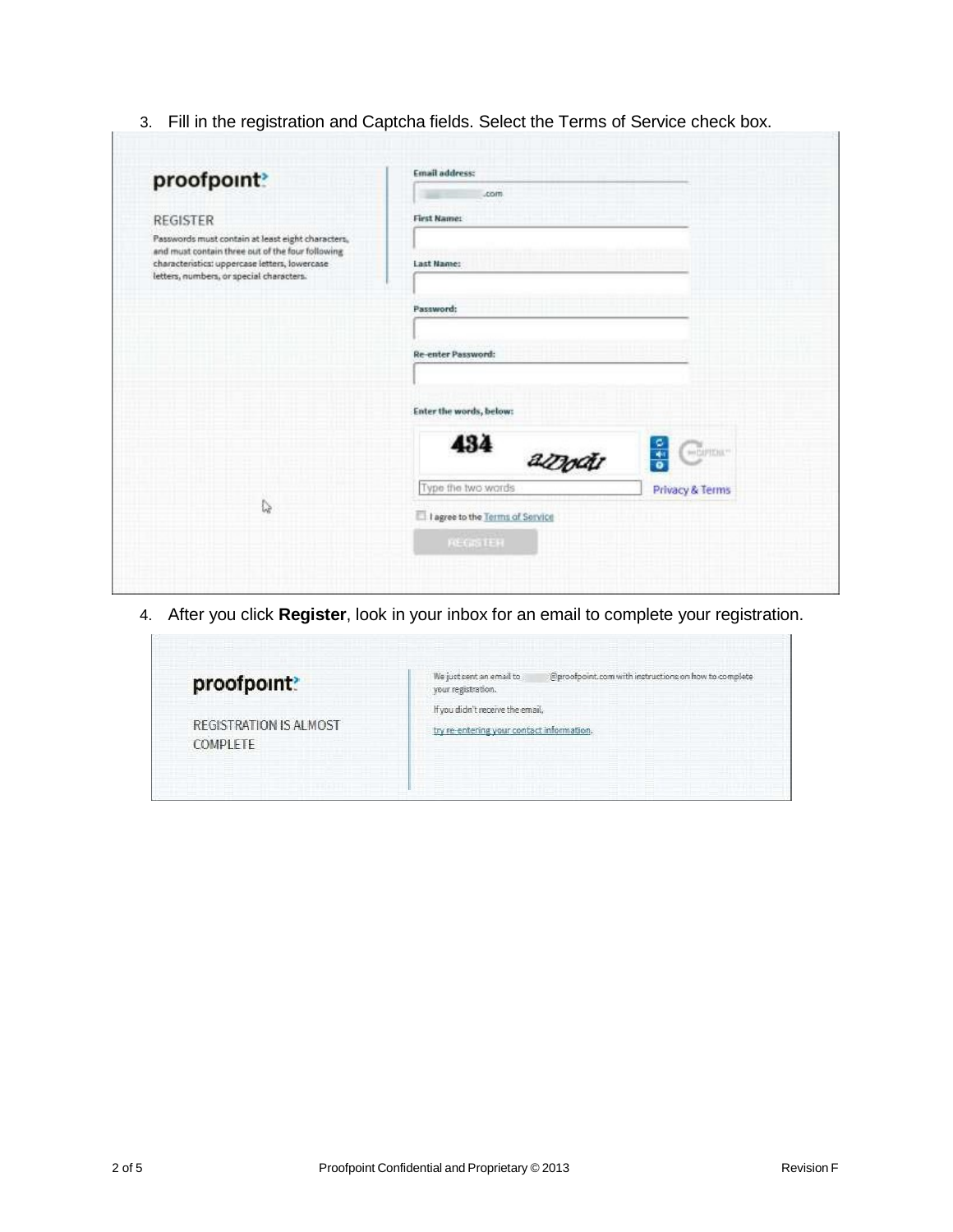5. You will see a "Registration Successful" message.



The first time you log in to Secure Share from a browser, you will see a welcome message. It looks similar to this:

| <b>00 SHARES</b><br><b>CREATE SHARE</b><br>SORT BY: RECENT ACTIVITY | proofpoint? Welcome to Secure Share                                                                                                     |
|---------------------------------------------------------------------|-----------------------------------------------------------------------------------------------------------------------------------------|
|                                                                     | Hello,                                                                                                                                  |
|                                                                     | Welcome to Secure Share by Proofpoint. Just press "Create Share" in the top left of the screen to get started. From there it's<br>seny! |
|                                                                     | We hope you enjoy Secure Share as much as we do.<br>Cheers.                                                                             |
|                                                                     | The Secure Share Team                                                                                                                   |
|                                                                     |                                                                                                                                         |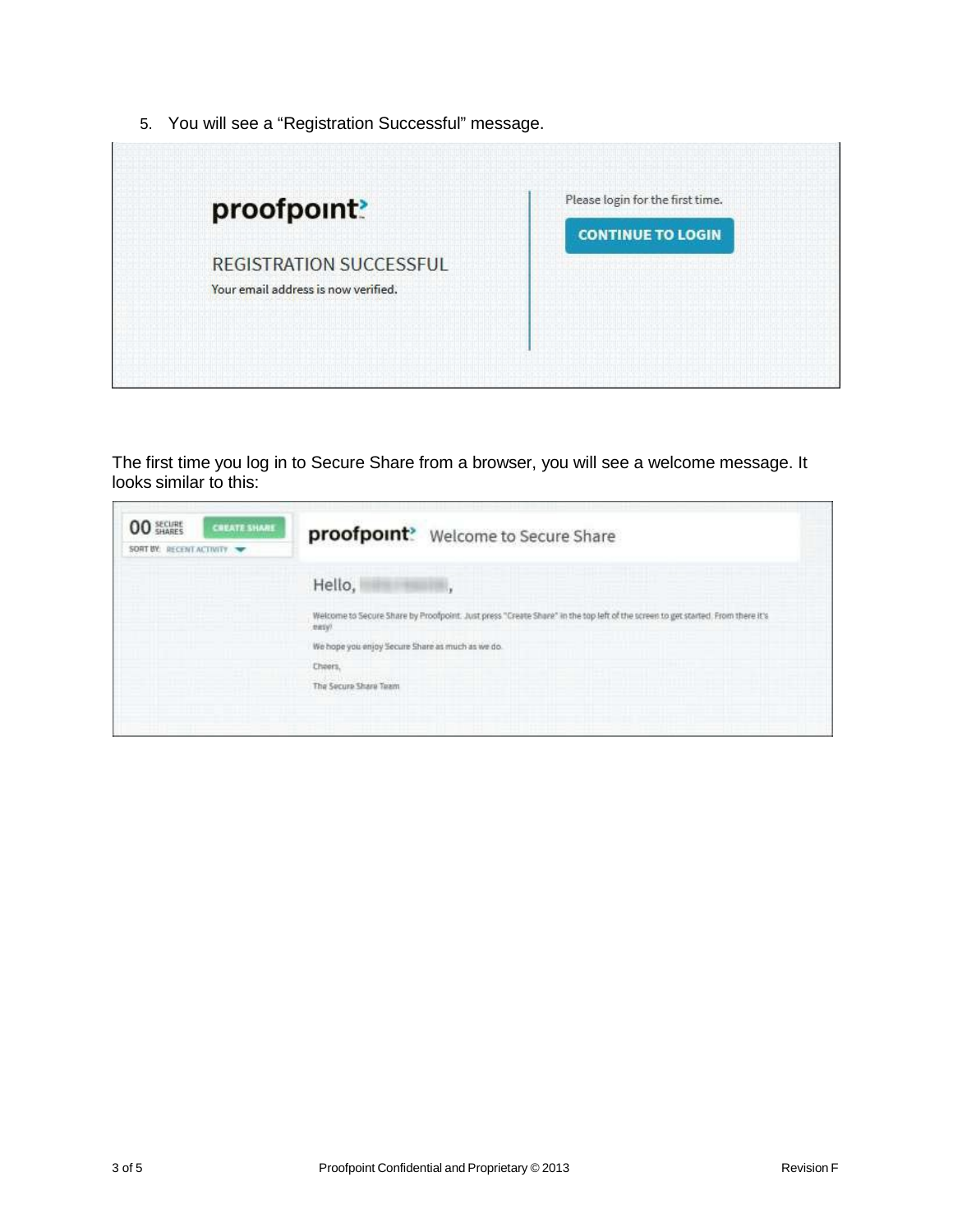## **Uploading Files**

- 1. Fill out data summary file as per instructions in data submission file layout.
- 2. File Naming convention : <HH ID#>\_<Clinic/Org Name>\_<PCP or CMHC>\_<Collection Start\_End Date>



*\*\* The name of the clinic/organization providing the services*

3. When uploading files that you want to share you can either drag the files in the Drag files here box or select the link to add files from your computer.

| <b>Upload</b><br><b>Bill Jones</b><br>Started Jun 1, 2015                         |                                                       |                                     |                                                                            | Expires Jul 31, 2015                                 |  |  |
|-----------------------------------------------------------------------------------|-------------------------------------------------------|-------------------------------------|----------------------------------------------------------------------------|------------------------------------------------------|--|--|
| R                                                                                 | $\mathbf U$ Files<br><b>FILES VIEW</b>                | <b>ARTICIPANTS</b><br><b>MANAGE</b> | 31<br><b>DAYS REMAINING</b><br>Drag to change expiration date<br>30<br>Jun | 31<br>Jul                                            |  |  |
| CLICK HERE TO ADD FILES OR START BY DRAGGING FILES HERE<br>Max file size: 5000 MB |                                                       |                                     |                                                                            |                                                      |  |  |
| <b>Bill Jones</b>                                                                 |                                                       | Jun 1, 2015 - 9:13 PM               | 0B                                                                         | $ $ ACTIONS $\blacktriangleright$ $ $ $\blacksquare$ |  |  |
|                                                                                   | You have been invited to share files with Bill Jones. |                                     |                                                                            |                                                      |  |  |
|                                                                                   |                                                       |                                     |                                                                            |                                                      |  |  |